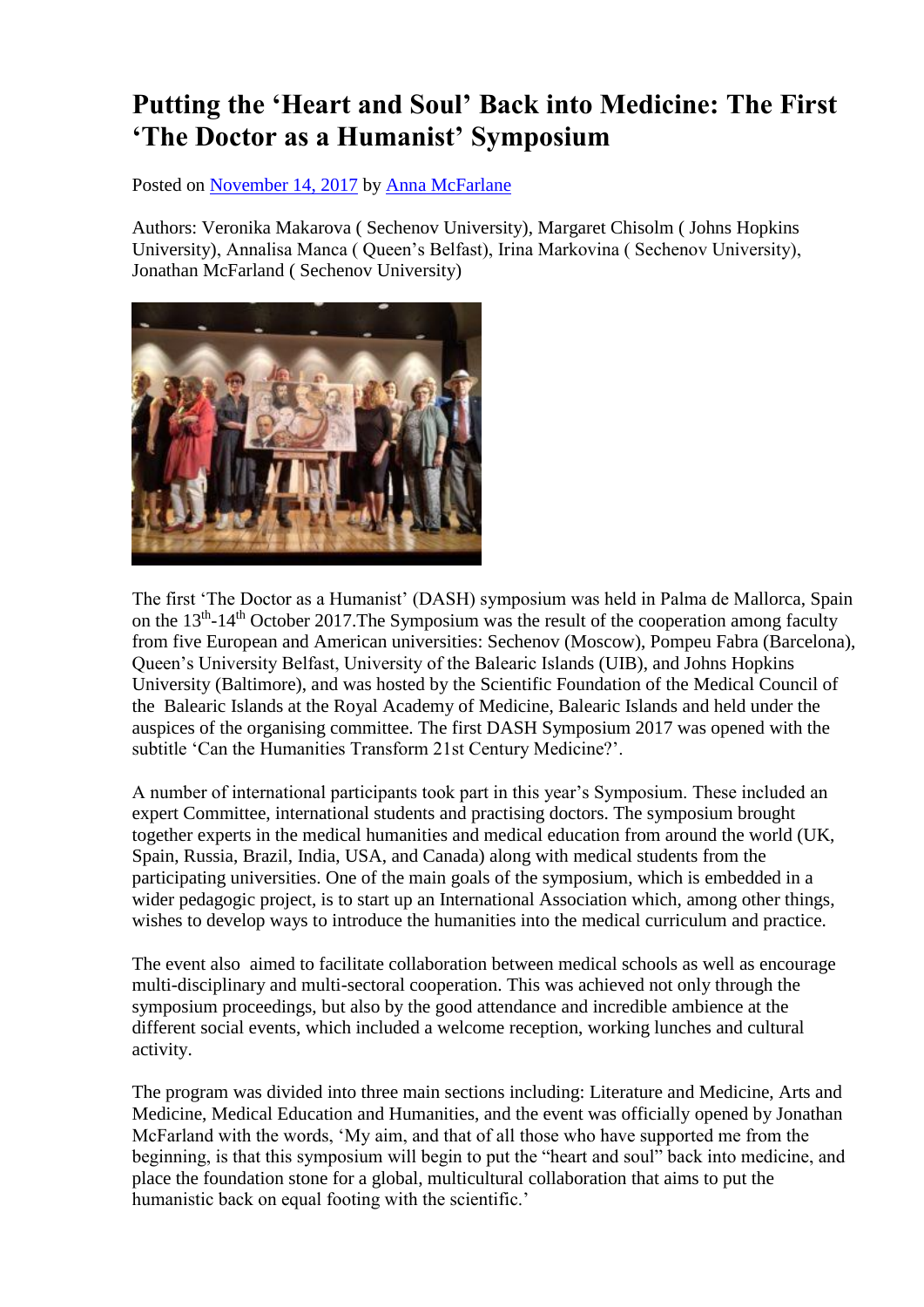The first section, Medical Education and Humanities was chaired by Professor Joaquim Gea from Pompeu Fabra University who stated that 'in the doctor-patient relationship two different languages are used – the language of medicine and the language of emotions, so that medical educators have to teach young doctors to use them both.' Four interesting and intriguing speeches were given: Professor Wendy Reid spoke on 'The state of medical education in England; can Humanities help?', Professor Trevor Gibbs on 'From Learning to practice: the importance of effective evaluation', and Professor Manuel Pera on 'The human viewpoint as a teaching tool to counterbalance the technological excess in the training of future physicians. A positive experience', who closed his talk with a poem from TS Eliot, 'The Hollow Men':

Between the idea And the reality Between the motion And the act Falls the Shadow. Life is very Long.

The last speaker, Dr Lester Liao, summed up the section with the idea that 'the disenchantment of medicine is the consequence of the loss of the appreciation for what humanities are doing.'

The following section, Arts and Medicine, was chaired by Annalisa Manca. The leading idea in these series of interventions was that 'Patients need wisdom and wisdom comes from introducing the humanities into medicine.' Three thought-provoking speakers elaborated on this tenet and gave naturally curious answers to the dozens of questions that medicine gives us to think over.

Professor Tim Dornan from Queen's University Belfast questioned the tendency of medical education to be 'obsessed with the curriculum' and quoted Einstein saying that 'not everything that counts can be counted and not everything that is counted counts'. He added: 'Music is intrinsic to the human brain … it can cure one's emotional blindness'. While Assoc. Professor Margaret Chisolm from Johns Hopkins University, Baltimore, gave a presentation on 'Bedside Education in the Art of Medicine', in which she discussed her new app: 'BEAM is an arts-based mobile app designed to promote reflection among learners on a patient's human experience of illness. It shines a light on what it means to be human for both patients and doctors.'

To conclude, Professor Hedy. S. Wald of Warren Alpert Medical School of Brown University, Providence gave a talk entitled, 'Reflection, Resilience, Humanism' in which she said, 'Reflection on being means training the mind and heart through writing. … When a patient is ill the story helps them to understand and interpret their current experience — it also helps us to avoid burning out. … Guided reflective writing covers all the aspects of humanities.'

The third and last session, Literature and Medicine, was chaired by Irina Markovina from Sechenov University, Moscow. The four speakers were: Professor Brian Hurwitz, Professor Jacek Mostwin, Johns Hopkins University, Baltimore, Professor Sabah Hussein, McGill University, Montreal and Dr Manuela Vianna Boeira., Federal University of Rio Grande de Sul, Brazil.

The second day of the DASH Symposium took a different, more collaborative approach. There was only one plenary speaker, with the onus primarily being on 'working together' to digest and elaborate the intense series of ideas posed during the first day. Professor Marcos Nadal (UIB), a psychologist interested in neuro-psychology, gave a fascinating presentation entitled 'Reconciling Humanities and Science: the impact of design features on emotion, behaviour and